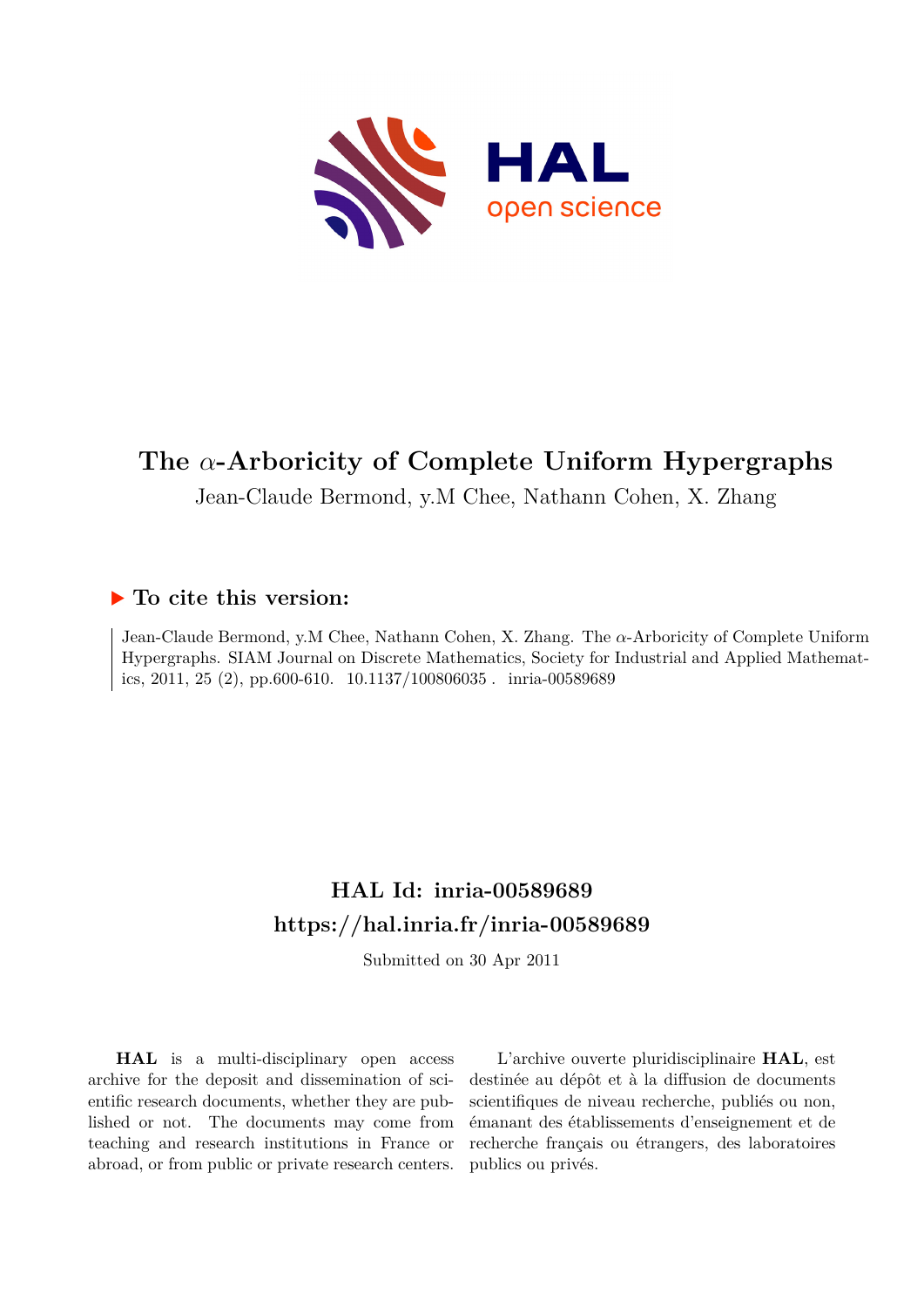#### THE  $\alpha$ -ARBORICITY OF COMPLETE UNIFORM HYPERGRAPHS

J.-C. BERMOND† , Y. M. CHEE‡ , N. COHEN† , AND X. ZHANG‡

Abstract.  $\alpha$ -Acyclicity is an important notion in database theory. The  $\alpha$ -arboricity of a hypergraph H is the minimum number of  $\alpha$ -acyclic hypergraphs that partition the edge set of H. The  $\alpha$ -arboricity of the complete 3-uniform hypergraph is determined completely.

Key words.  $\alpha$ -Arboricity, Acyclic hypergraph, Decomposition, Steiner system

AMS subject classifications. 05B07, 05C35

1. Introduction. There is a natural bijection between database schemas and hypergraphs, where each attribute of a database schema D corresponds to a vertex in a hypergraph  $H$ , and each relation R of attributes in D corresponds to an edge in  $H$ . Many properties of databases have therefore been studied in the context of hypergraphs. One such property of databases is the important notion of  $\alpha$ -acyclicity. Besides being a desirable property in the design of databases [2, 3, 8, 9, 10], many NPhard problems concerning databases can be solved in polynomial time when restricted to instances for which the corresponding hypergraphs are  $\alpha$ -acyclic [3, 16, 19]. Examples of such problems include determining global consistency, evaluating conjunctive queries, and computing joins or projections of joins.

When faced with such computationally intractable problems on a general database schema, it is natural to decompose it into α-acyclic instances on which efficient algorithms can be applied. This has motivated some recent studies on the  $\alpha$ -arboricity of hypergraphs, the minimum number of  $\alpha$ -acyclic hypergraphs into which the edges of a given hypergraph can be partitioned [4, 14, 17].

In this paper, we give a general construction for partitioning complete uniform hypergraphs into  $\alpha$ -acyclic hypergraphs based on Steiner systems, and completely determine the  $\alpha$ -arboricity of complete 3-uniform hypergraphs.

2. Preliminaries. We assume familiarity with basic concepts and notions in graph theory.

Let n be a positive integer. The set  $\{1, \ldots, n\}$  is denoted [n]. Disjoint union of sets is denoted by  $\sqcup$ . We use  $\sqcup$  in place of  $\cup$  when we want to emphasize the disjointness of the sets involved in a union.

For  $X$  a finite set and  $k$  a nonnegative integer, the set of all  $k$ -subsets of  $X$  is denoted  $\binom{X}{k}$ , that is  $\binom{X}{k} = \{K \subseteq X : |K| = k\}$ . A hypergraph is a pair  $\mathcal{H} = (X, \mathcal{A})$ , where X is a finite set, and  $A \subseteq 2^X$ . The elements of X are called vertices and the elements of  $A$  are called *edges*. The *order* of  $H$  is the number of vertices in  $X$ , and the size of H is the number of edges in A. If  $A \subseteq {X \choose k}$ , then H is said to be k-uniform.

<sup>†</sup>Project MASCOTTE, I3S (CNRS-UNS) and INRIA Sophia-Antipolis, 2004 Route des Lucioles, F 06902 Sophia-Antipolis, France (jean-claude.bermond@sophia.inria.fr(J.-C. Bermond), nathann.cohen@sophia.inria.fr(N. Cohen)). The third author's research is partially supported by the ANR Blanc AGAPE and ANR Blanc International-Taiwan GRATEL.

<sup>‡</sup>Division of Mathematical Sciences, School of Physical and Mathematical Sciences, Nanyang Technological University, Singapore 637371 (ymchee@ntu.edu.sg(Y. M. Chee), xiandezhang@ntu.edu.sg(X. Zhang)). The second author's research is supported in part by the National Research Foundation of Singapore under Research Grant NRF-CRP2-2007-03 and by the Nanyang Technological University under Research Grant M58110040. The fourth author's research is partially supported by the National Research Foundation of Singapore under Research Grant NRF-CRP2-2007-03.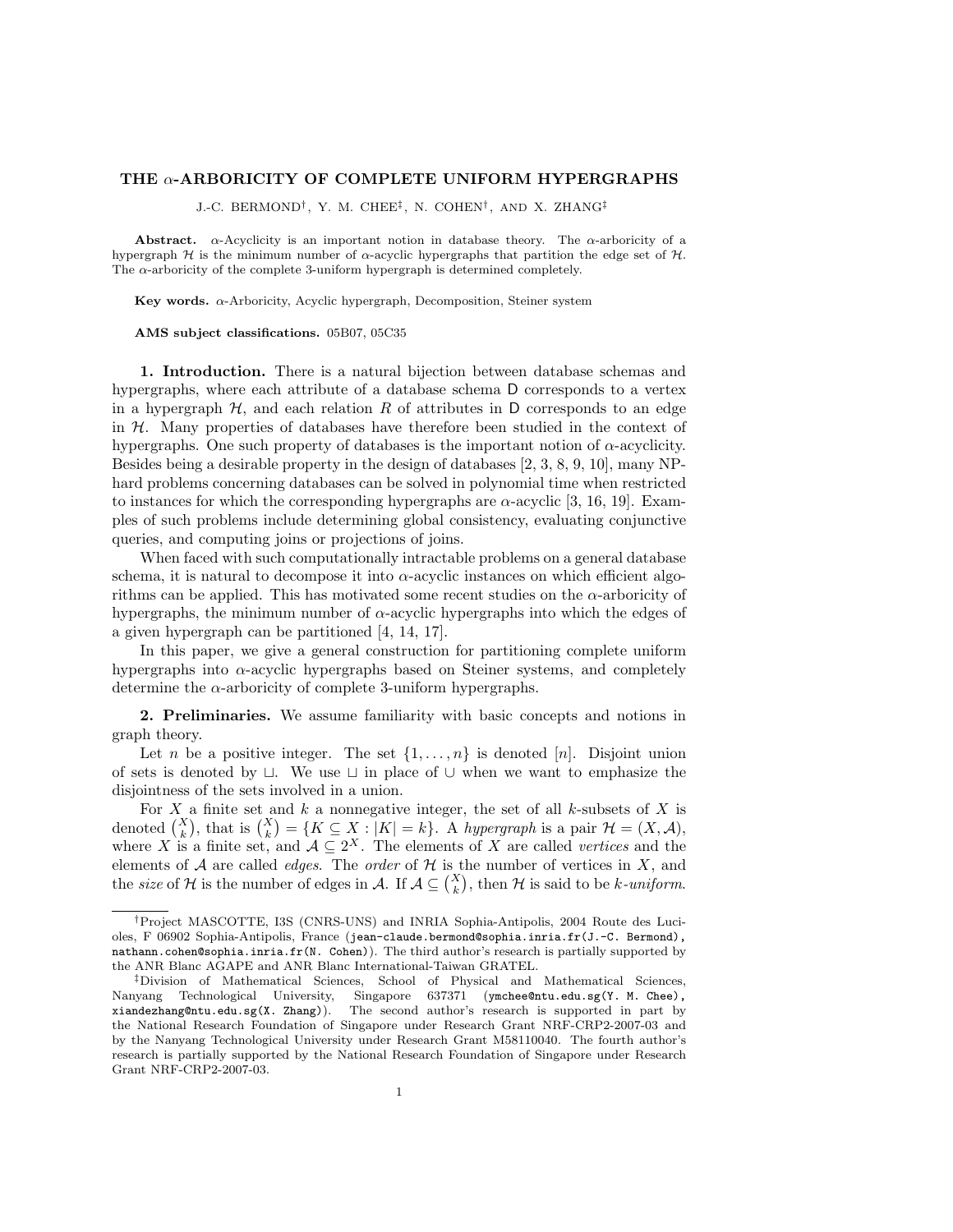A 2-uniform hypergraph is just the usual notion of a graph. The complete k-uniform hypergraph  $(X, \binom{X}{k})$  of order n is denoted  $K_n^{(k)}$ . A hypergraph is empty if it has no edges. The degree of a vertex  $v$  is the number of edges containing  $v$ .

A Steiner system  $S(t, k, n)$  is a k-uniform hypergraph  $(X, \mathcal{A})$  such that every  $T \in \binom{X}{t}$  is contained in exactly one edge in A.

A group divisible design k-GDD is a triple  $(X, \mathcal{G}, \mathcal{A})$ , where  $(X, \mathcal{A})$  is a k-uniform hypergraph,  $G = \{G_1, \ldots, G_t\}$  is a partition of X into parts  $G_i$ ,  $i \in [t]$ , called groups, such that every  $T \in \binom{X}{2}$  not contained in a group is contained in exactly one edge in A, and every  $T \in \binom{X}{2}$  contained in a group is not contained in any edge in A. The type of a k-GDD  $(X, \mathcal{G}, \mathcal{A})$  is the multiset  $[|G_1|, \ldots, |G_t|]$ . The exponential notation  $g_1^{\overline{t}_1} \ldots g_s^{t_s}$  is used to denote the multiset where element  $g_i$  has multiplicity  $t_i, i \in [s]$ .

We require the following result from Colbourn *et al.* [5] on the existence of 3-GDDs.

THEOREM 2.1 (Colbourn, Hoffman, and Rees [5]). Let g, t, and u be nonnegative integers. There exists a 3-GDD of type  $g^t u^1$  if and only if the following conditions are all satisfied:

- (i) if  $g > 0$  then  $t \ge 3$ , or  $t = 2$  and  $u = g$ , or  $t = 1$  and  $u = 0$ , or  $t = 0$ ;
- (ii)  $u \leq g(t-1)$  or  $gt = 0$ ;
- (iii)  $g(t-1) + u \equiv 0 \pmod{2}$  or  $gt = 0$ ;
- (iv)  $gt \equiv 0 \pmod{2}$  or  $u = 0$ ;
- (v)  $g^2\binom{t}{2} + gtu \equiv 0 \pmod{3}$ .

**2.1. Graphs of Hypergraphs.** Given a hypergraph  $H$ , we may define the following graphs on  $H$ .

DEFINITION 2.2. Let  $\mathcal{H} = (X, \mathcal{A})$  be a hypergraph. The line graph of  $\mathcal{H}$  is the graph  $L(\mathcal{H}) = (V, \mathcal{E})$ , where  $V = \mathcal{A}$  and  $\mathcal{E} = \{\{A, B\} \subseteq {V \choose 2} : A \cap B \neq \emptyset\}.$ 

DEFINITION 2.3. Let  $\mathcal{H} = (X, \mathcal{A})$  be a hypergraph. The primal graph or 2-section of H is the graph  $G(\mathcal{H}) = (X, \mathcal{E})$  such that  $\{x, y\} \in \mathcal{E}$  if and only if  $\{x, y\} \subset A$  for some  $A \in \mathcal{A}$ .

A hypergraph H is conformal if for every clique K in  $G(\mathcal{H})$ , there is an edge in H that contains K. A hypergraph  $H$  is *chordal* if  $G(H)$  is chordal, that is, every cycle of length at least four in  $G(\mathcal{H})$  contains two nonconsecutive vertices that are adjacent.

2.2. Acyclic Hypergraphs. Graham [11], and independently, Yu and Ozsoyoglu [20, 21], defined an acyclicity property (which has come to be known as  $\alpha$ acyclicity) for hypergraphs in the context of database theory, via a transformation now known as the GYO reduction. Given a hypergraph  $\mathcal{H} = (X, \mathcal{A})$ , the GYO reduction applies the following operations repeatedly to  $H$  until none can be applied:

- (i) If a vertex  $x \in X$  has degree one, then delete x from the edge containing it.
- (ii) If  $A, B \in \mathcal{A}$  are distinct edges such that  $A \subseteq B$ , then delete A from  $\mathcal{A}$ .
- (iii) If  $A \in \mathcal{A}$  is empty, that is  $A = \emptyset$ , then delete A from  $\mathcal{A}$ .

DEFINITION 2.4. A hypergraph H is  $\alpha$ -acyclic if GYO reduction on H results in an empty hypergraph.

The notion of  $\alpha$ -acyclicity is closely related to conformality and chordality for hypergraphs. Beeri et al. [3] showed:

THEOREM 2.5 (Beeri et al. [3]). H is  $\alpha$ -acyclic if and only if H is conformal and chordal.

Let  $\mathcal{H} = (X, \mathcal{A})$  be a hypergraph. Assign to every edge  $\{A, B\}$  of  $L(\mathcal{H})$  the weight  $|A \cap B|$ . We denote this weighted line graph of H by  $L'(\mathcal{H})$ . The maximum weight of a forest in  $L'(\mathcal{H})$  is denoted  $w(\mathcal{H})$ . Acharya and Las Vergnas [1] introduced the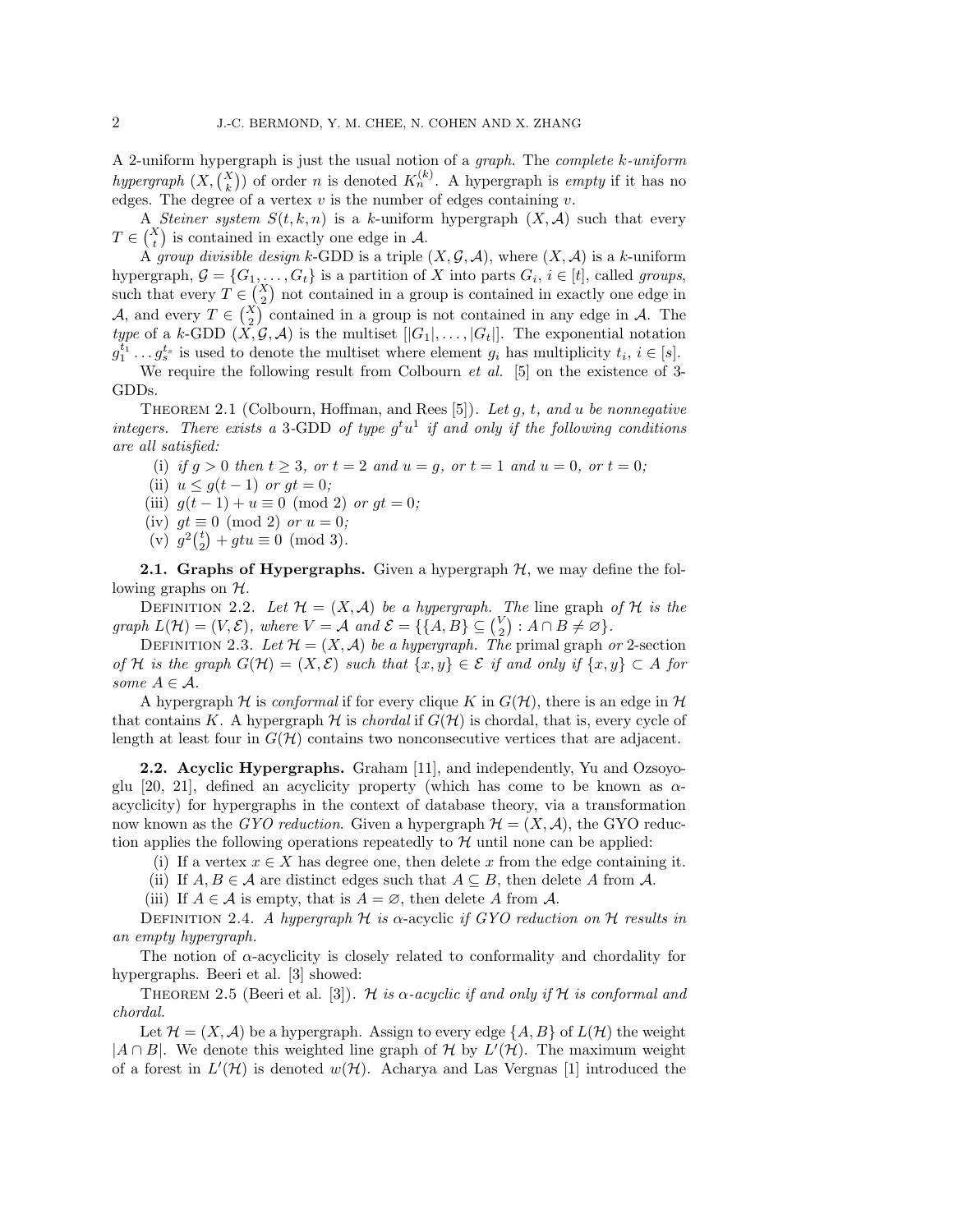hypergraph invariant

$$
\mu(\mathcal{H}) = \sum_{A \in \mathcal{A}} |A| - \left| \bigcup_{A \in \mathcal{A}} A \right| - w(\mathcal{H}),
$$

called the *cyclomatic number* of  $H$ , and used it to characterize conformal and chordal hypergraphs.

THEOREM 2.6 (Acharya and Las Vergnas [1]). A hypergraph H satisfies  $\mu(\mathcal{H}) = 0$ if and only if H is conformal and chordal.

Theorem 2.5 and Theorem 2.6 immediately imply the following.

COROLLARY 2.7. A hypergraph H is  $\alpha$ -acyclic if and only if  $\mu(\mathcal{H}) = 0$ .

Li and Wang [15] were unaware of these connections and rediscovered Corollary 2.7 recently. An easy consequence is that a maximum  $\alpha$ -acyclic k-uniform hypergraph of order n has size  $n - k + 1$  [18]. Let  $L_{k-1}(\mathcal{H})$  denote the spanning subgraph of  $L'(\mathcal{H})$  containing only those edges of  $L'(\mathcal{H})$  of weight  $k-1$ . We derive the following characterizations of maximum  $\alpha$ -acyclic k-uniform hypergraphs.

COROLLARY 2.8. A k-uniform hypergraph  $\mathcal{H} = (X, \mathcal{A})$  of order n and size  $n-k+1$ is  $\alpha$ -acyclic if and only if  $L(\mathcal{H})$  contains a spanning tree, each edge of which has weight  $k-1$  (in other words,  $L_{k-1}(\mathcal{H})$  is connected).

Proof. By Corollary 2.7, we have

$$
w(\mathcal{H}) = \sum_{A \in \mathcal{A}} |A| - \left| \bigcup_{A \in \mathcal{A}} A \right|
$$
  
=  $(n - k + 1)k - n$   
=  $(n - k)(k - 1)$ .

Since every edge in  $L'(\mathcal{H})$  has weight at most  $k-1$ , and a forest of  $L'(\mathcal{H})$  contains at most  $n - k$  edges (and contains exactly  $n - k$  edges if and only if the forest is a spanning tree), the corollary follows.  $\square$ 

An  $\alpha$ -acyclic decomposition of a hypergraph  $\mathcal{H} = (X, \mathcal{A})$  is a set of  $\alpha$ -acyclic hypergraphs  $\{(X, \mathcal{A}_i)\}_{i=1}^c$  such that  $\mathcal{A}_1, \ldots, \mathcal{A}_c$  partition  $\mathcal{A}$ , that is,  $\mathcal{A} = \bigsqcup_{i=1}^c \mathcal{A}_i$ . The *size* of the  $\alpha$ -acyclic decomposition is  $c$ .

DEFINITION 2.9. The  $\alpha$ -arboricity of a hypergraph  $H$ , denoted  $\alpha$ arb $(H)$ , is the minimum size of an  $\alpha$ -acyclic decomposition of  $\mathcal{H}$ .

**3. Previous Work.** Trivially,  $\alpha$ arb $(K_n^{(1)}) = \alpha$ arb $(K_n^{(n)}) = 1$ , since both  $K_n^{(1)}$ and  $K_n^{(n)}$  are  $\alpha$ -acyclic. It is also known that  $\alpha$ arb $(K_n^{(2)}) = \alpha$ arb $(K_n^{(n-1)}) = \lceil n/2 \rceil$ (see, for example, [4]). Li [14] also showed that  $\alpha$ arb $(K_n^{(n-2)}) = \lceil n(n-1)/6 \rceil$ . In general, Li [14] showed that

$$
\left\lceil \frac{1}{k} \binom{n}{k-1} \right\rceil \le \alpha \operatorname{arb}(K_n^{(k)}) \le \frac{1}{2} \binom{n+1}{k-1}.
$$
\n(3.1)

The upper and lower bounds in  $(3.1)$  differ by approximately a factor of  $k/2$ . Wang [17] conjectured the lower bound to be the true value of  $\alpha \text{arb}(K_n^{(k)})$ .

CONJECTURE 3.1.  $\alpha$ arb $(K_n^{(k)}) = \left[\frac{1}{L}\right]$ k  $\binom{n}{n}$  $\binom{n}{k-1}$ .

Recently, Chee et al. [4] showed that Conjecture 3.1 holds when  $k = n - 3$ , so that Conjecture 3.1 is now known to hold for all n, when  $k = 1, 2, n-3, n-2, n-1, n$ .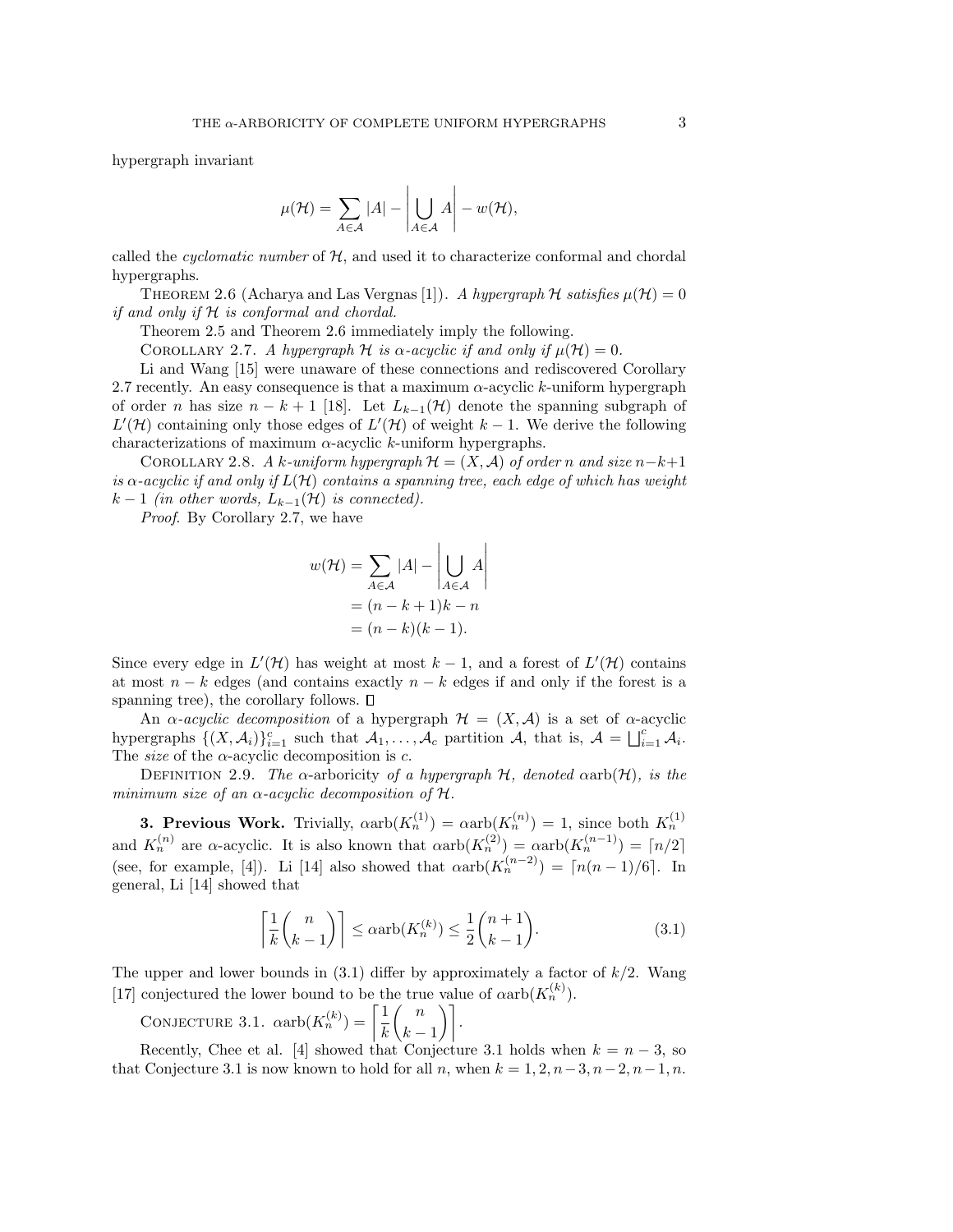Chee et al. [4] also showed that Conjecture 3.1 holds whenever there exists a Steiner system  $S(n-k, n-k+1, n)$ , and that Conjecture 3.1 holds in an asymptotic sense when  $k$  is large enough. More precisely, the following was obtained.

THEOREM 3.2 (Chee et al. [4]). Let  $\delta$  be a positive constant. Then for  $k =$  $n - O(\log^{1-\delta} n)$ , we have

$$
\alpha \text{arb}(K_n^{(k)}) = (1 + o(1)) \frac{1}{k} {n \choose k-1},
$$

where the  $o(1)$  is in n.

4. Decompositions based on Steiner Systems. First, note that the cardinality of the Steiner system  $S(k-1, k, n)$  is precisely  $\frac{1}{k} {n \choose k-1}$ , i.e., when such a system exists, the lower bound given by equation 3.1. Therefore, the idea of our construction consists in using the blocks of a  $S(k-1, k, n)$  as centers of our partitions of  $K_n^{(k)}$  into  $\alpha$ -acyclic hypergraphs. Each of these hypergraphs is based on a *center* C (in this case a block from the Steiner system) to which are added  $n-3$  edges, each of which intersect the *center* on  $k - 1$  vertices (we name these hypergraphs star-shaped). The reader may find it helpful to consult Fig.4.1, which illustrates the following proof for  $n = 7$  and  $k = 3$ , using the Steiner triple system  $S(2,3,7)$  ( $\mathbb{Z}_7$ , A), with  $\mathcal{A} = \{\{i, i+1, i+3\} : i \in \mathbb{Z}_7\}.$ 

THEOREM 4.1. If there exists an  $S(k-1, k, n)$ , then  $\alpha \text{arb}(K_n^{(k)}) = \frac{1}{k} {n \choose k-1}$ .

*Proof.* Let k and n be positive integers,  $2 \le k \le n$ . Let  $(X, \mathcal{A})$  be an  $S(k-1, k, n)$ . Define a bipartite graph G with bipartition  $V(G) = P \sqcup Q$ , where  $P = \{(A, x) :$  $A \in \mathcal{A}$  and  $x \in X \setminus A$  and  $Q = {X \choose k} \setminus \mathcal{A}$ , so that vertex  $(A, x) \in P$  is adjacent to vertex  $K \in Q$  if and only if  $K \subset A \cup \{x\}$ . Thus, the neighborhood of vertex  $(A, x) \in P$ is the set  $N(A, x) = \{ (A \cup \{x\}) \setminus \{u\} : u \in A \}$ , and the neighborhood of vertex  $K \in Q$  is the set  $N(K) = \{(A, x) : x \in K, A \in \mathcal{A}, \text{ and } K \setminus \{x\} \subset A\}.$  Evidently,  $|N(A, x)| = k$ for all  $(A, x) \in P$ . To see that  $|N(K)| = k$  for all  $K \in Q$ , note that each of the k  $(k-1)$ -subsets of K is contained in exactly one  $A \in \mathcal{A}$ , since  $(X, \mathcal{A})$  is an  $S(k-1, k, n)$ . It follows that  $|N(A, x)| = |N(K)| = k$ , and G is k-regular. Hence, G has a perfect matching M.

Now, for each  $A \in \mathcal{A}$ , let us define the k-uniform hypergraph  $\mathcal{H}_A = (X, \mathcal{B}_A)$ , where  $\mathcal{B}_A = \{A\} \cup \{K \in Q : \{(A, x), K\} \in M \text{ for some } x \in X \setminus A\}.$  It is easy to check that  $\binom{X}{k} = \bigsqcup_{A \in \mathcal{A}} \mathcal{B}_A$ . We claim that, in fact, the set of hypergraphs  $\{\mathcal{H}_A\}_{A \in \mathcal{A}}$ is an  $\alpha$ -acyclic decomposition of  $(X, \binom{X}{k})$ . To see this, note that  $\mathcal{H}_A$  has order n and size  $n - k + 1$ , and observe that each edge in  $\mathcal{B}_A \setminus \{A\}$  intersects A in exactly k − 1 vertices. Hence,  $L_{k-1}(\mathcal{H}_A)$  is connected. It follows from Corollary 2.8 that  $\mathcal{H}_A$  is  $\alpha$ -acyclic. The size of the  $\alpha$ -acyclic decomposition  $\{\mathcal{H}_A\}_{A\in\mathcal{A}}$  is the size of an  $S(k-1, k, n)$ , which is precisely  $\frac{1}{k} {n \choose k-1}$ .

COROLLARY 4.2. We have  $\alpha \text{arb}(K_n^{(k)}) = \frac{1}{k} {n \choose k-1}$  whenever any one of the following conditions hold:

- (i)  $k = 2$  and  $n \equiv 0 \pmod{2}$ , or
- (ii)  $k = 3$  and  $n \equiv 1, 3 \pmod{6}$ , or
- (iii)  $k = 4$  and  $n \equiv 2, 4 \pmod{6}$ , or
- (iv)  $k = 5$  and  $n \in \{11, 23, 35, 47, 71, 83, 107, 131\}$ , or
- (v)  $k = 6$  and  $n \in \{12, 24, 36, 48, 72, 84, 108, 132\}.$

*Proof.* For (i), note that an  $S(1, 2, n)$  is a perfect matching in the complete graph  $K_n$ , and hence exists if and only if n is even. For (ii), an  $S(2,3,n)$  is a Steiner triple system and exists if and only if  $n \equiv 1$  or 3 (mod 6) (see, for example, [7]). For (iii),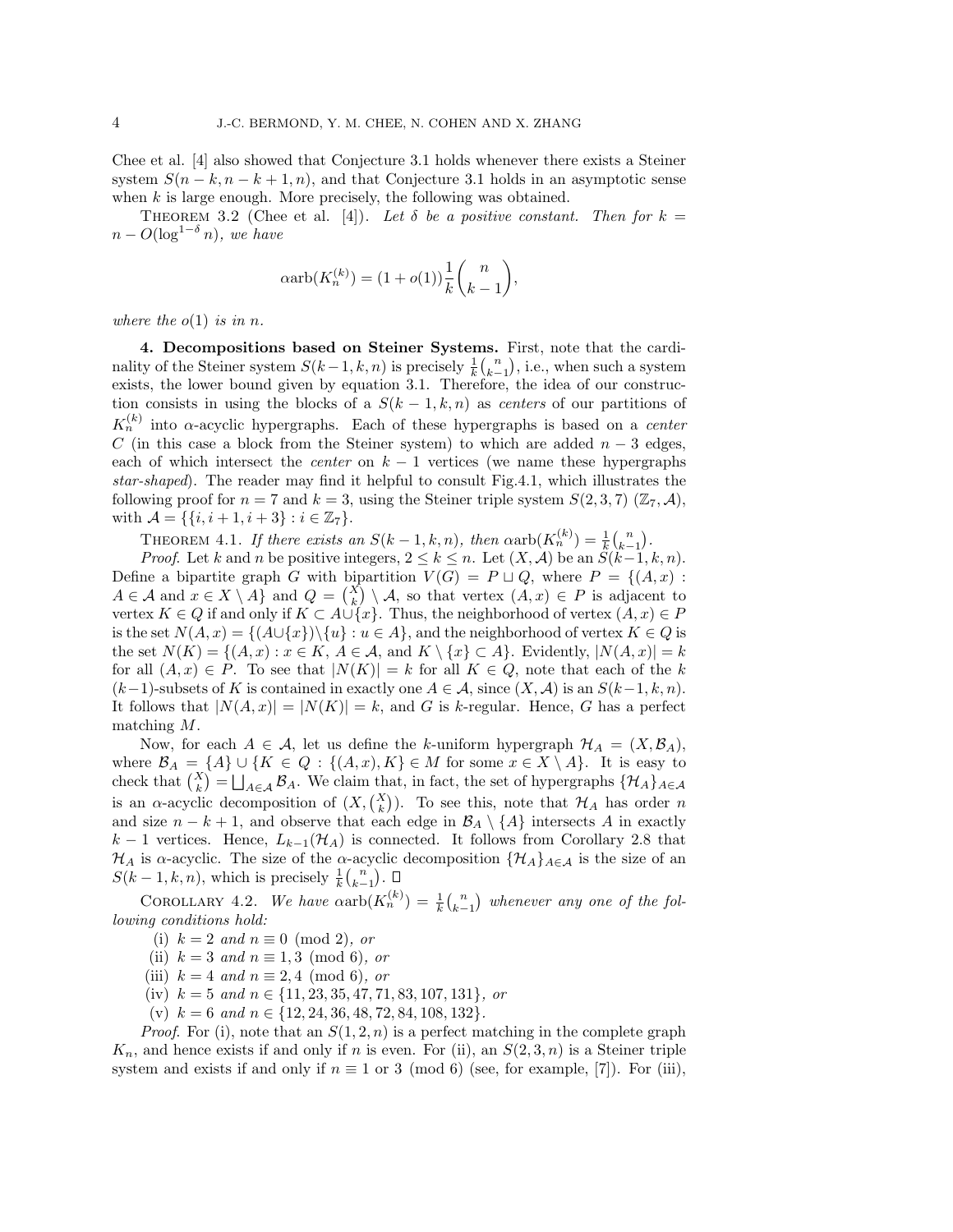

FIG. 4.1. Case  $n = 7, k = 3$ 

an  $S(3, 4, n)$  is a Steiner quadruple system, existence for which was settled by Hanani [13], who showed that  $n \equiv 2$  or 4 (mod 6) is necessary and sufficient. For (iv)–(v), see [12, 6] for existence results.  $\square$ 

**5.**  $\alpha$ -Arboricity of  $K_n^{(3)}$ . We determine  $\alpha$ arb $(K_n^{(3)})$  completely in this section. Corollary 4.2 determined  $\alpha$ arb $(K_n^{(3)})$  for all  $n \equiv 1,3 \pmod{6}$ , so we focus on the remaining cases of  $n \equiv 0, 2, 4, 5 \pmod{6}$  here.

**5.1.** The Case  $n \equiv 0, 4 \pmod{6}$ . In this subsection,  $n \equiv 0, 4 \pmod{6}$ ,  $n \ge 4$ . Let  $X = Y \sqcup Z$ , where  $|Y| = n - 3$  and  $Z = {\infty_1, \infty_2, \infty_3}$ . Let  $(Y, \mathcal{A})$  be an  $S(2,3,n-3)$ .

Our proof here is similar to the one given previously. Our classes, however, are now of two different kinds: not only do we need our former star-shaped hypergraphs whose *centers* belong to a Steiner triple system on  $Y$ , but also classes whose *centers* are two triples  $\{y, \infty_1, \infty_2\}$  and  $\{y, \infty_1, \infty_3\}$  (intersecting on  $y, \infty_1$ ), for all  $y \in Y$ . As previously, any edge of our  $\alpha$ -acyclic hypergraphs intersects at least one edge of its center on exactly two vertices. The decomposition is completed by another star-shaped class containing the triples  $\{y, \infty_2, \infty_3\}$  where  $y \in X \setminus {\infty_2, \infty_3}$ .

We define the bipartite graph  $\Gamma$  with bipartition  $V(\Gamma) = P \sqcup Q$ , where

$$
P = \left(\bigcup_{A \in \mathcal{A}} \{(A, x) : x \in X \setminus A\}\right) \cup
$$

$$
\left(\bigcup_{y \in Y} \{(\{y, \infty_1, \infty_2\}, \{y, \infty_1, \infty_3\}, z) : z \in Y \setminus \{y\}\}\right),
$$

$$
Q = \left(\frac{X}{3}\right) \setminus (\mathcal{A} \cup \{\{y, \infty_1, \infty_2\}, \{y, \infty_1, \infty_3\}, \{y, \infty_2, \infty_3\} : y \in Y\} \cup \{Z\}),
$$

with adjacency of vertices in  $\Gamma$  as follows: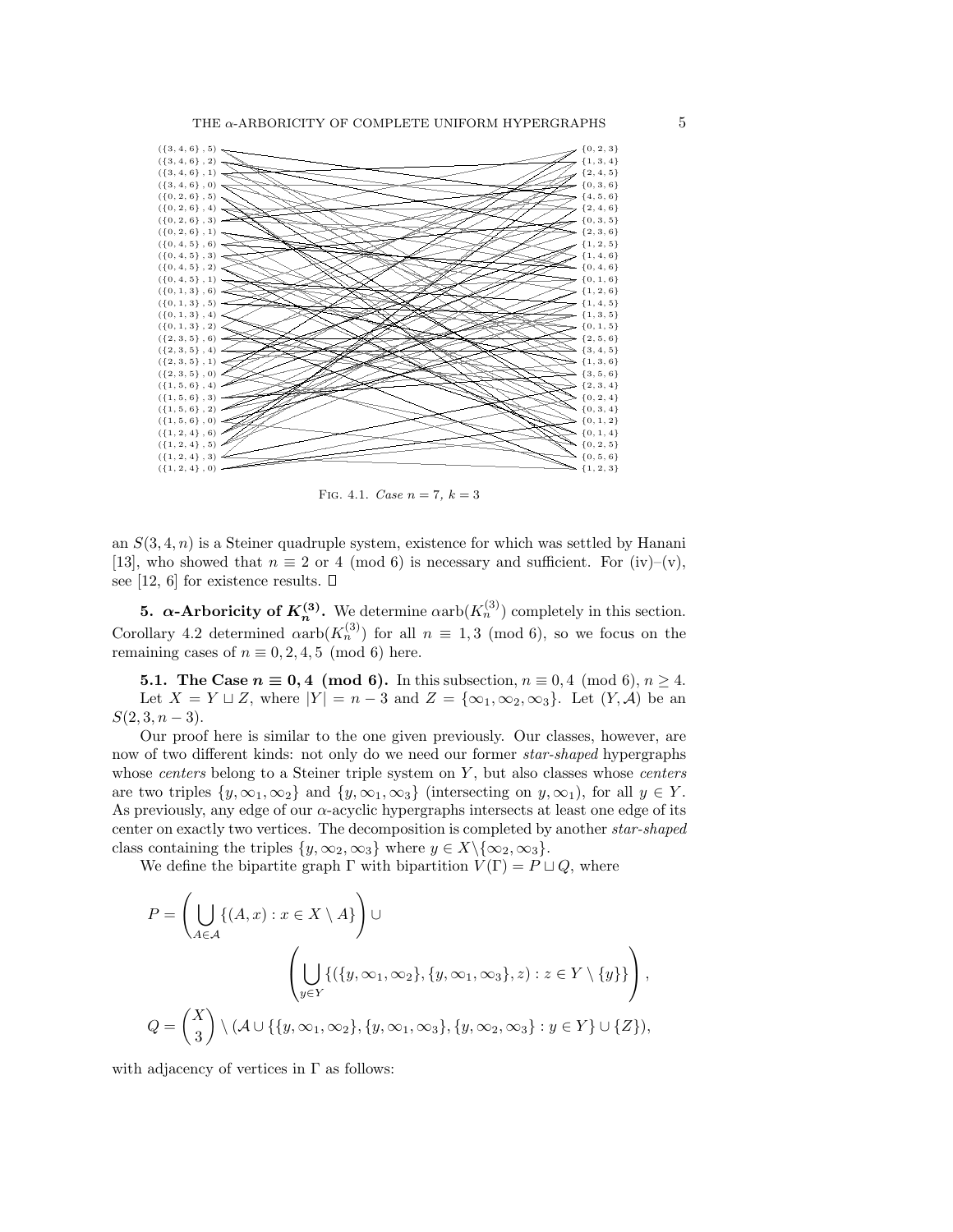(i) Vertex  $(\{a, b, c\}, x) \in P$  is adjacent to vertices  $\{a, b, x\}, \{a, c, x\}, \{b, c, x\} \in$ Q.

(ii) Vertex  $({y, \infty_1, \infty_2}, {y, \infty_1, \infty_3}, z) \in P$  is adjacent to vertices  ${y, z, \infty_h} \in$  $Q, h \in [3]$ .

Every vertex in P being of degree 3, let us prove the same holds for the vertices of Q. For any pair of vertices  $u, v \in Y$ , we name  $A_{uv}$  the unique triple of A containing both  $u$  and  $v$ .

(i)  $\{a, b, c\} \subseteq Y$  is adjacent to  $(A_{ab}, c)$ ,  $(A_{bc}, a)$ , and  $(A_{ac}, b)$ 

(ii)  $\{a, b, \infty_h\} \in Q$  is adjacent to  $(A_{ab}, \infty_h)$ ,  $(\{b, \infty_1, \infty_2\}, \{b, \infty_1, \infty_3\}, a)$ , and  $({a, \infty_1, \infty_2}, {a, \infty_1, \infty_3}, b).$ 

Hence  $\Gamma$  is 3-regular, and consequently has a perfect matching M.

For each  $A \in \mathcal{A}$ , let us define the 3-uniform hypergraph  $\mathcal{H}_A = (X, \mathcal{B}_A)$ , where

 $\mathcal{B}_A = \{A\} \cup \{T \in Q : \{(A, x), T\} \in M \text{ for some } x \in X \setminus A\}.$ 

Then  $\mathcal{H}_A$  is of order n and size  $n-2$ . Each edge in  $\mathcal{B}_A \setminus \{A\}$  intersects A in exactly two vertices. Hence,  $L_2(\mathcal{H}_A)$  is connected. It follows from Corollary 2.8 that  $\mathcal{H}_A$  is  $\alpha$ -acyclic.

In addition, for each  $y \in Y$ , define the 3-uniform hypergraph  $\mathcal{H}_y = (X, \mathcal{B}_y)$ , where

$$
\mathcal{B}_y = \{ \{y, \infty_1, \infty_2\}, \{y, \infty_1, \infty_3\} \} \cup \{ T \in Q : \{ (\{y, \infty_1, \infty_2\}, \{y, \infty_1, \infty_3\}, z), T \} \in M \text{ for some } z \in Y \setminus \{y\} \}.
$$

Then  $\mathcal{H}_y$  is of order n and size  $n-2$ . In  $L_2(\mathcal{H}_y)$ , the vertex  $\{y, \infty_1, \infty_2\}$  is adjacent to  $\{y, \infty_1, \infty_3\}$ , and each vertex in  $\mathcal{B}_y \setminus \{\{y, \infty_1, \infty_2\}, \{y, \infty_1, \infty_3\}\}\$ is adjacent to one of the vertices  $\{y, \infty_1, \infty_2\}$  or  $\{y, \infty_1, \infty_3\}$ . Hence,  $L_2(\mathcal{H}_y)$  is connected. It follows from Corollary 2.8 that  $\mathcal{H}_y$  is  $\alpha$ -acyclic.

Finally, define the 3-uniform hypergraph  $\mathcal{H} = (X, \mathcal{B})$ , where  $\mathcal{B} = \{\{y, \infty_2, \infty_3\}$ :  $y \in X \setminus {\infty_2, \infty_3}$ . Note that H is  $\alpha$ -acyclic, since it GYO-reduces to an empty hypergraph.

Now, we have

$$
\binom{X}{3} = \left(\bigsqcup_{A \in \mathcal{A}} \mathcal{B}_A\right) \sqcup \left(\bigsqcup_{y \in Y} \mathcal{B}_y\right) \sqcup \mathcal{B},
$$

so that  $\{\mathcal{H}_A\}_{A\in\mathcal{A}}\cup\{\mathcal{H}_y\}_{y\in Y}\cup\{\mathcal{H}\}\$ is an  $\alpha$ -acyclic decomposition of  $K_n^{(3)}$ . The size of this decomposition is

$$
\frac{(n-3)(n-4)}{6} + (n-3) + 1 = \frac{n(n-1)}{6},
$$

which matches the lower bound in  $(3.1)$ . This gives the following result.

PROPOSITION 5.1.  $\alpha \text{arb}(K_n^{(3)}) = n(n-1)/6$  for all  $n \equiv 0, 4 \pmod{6}$ .

5.2. The Case  $n \equiv 5 \pmod{6}$ . In this subsection,  $n \equiv 5 \pmod{6}$ ,  $n \ge 5$ . Write  $n = 6k + 5$ . Let  $X = Y \sqcup {\infty_1, \infty_2}$ , where  $|Y| = 6k + 3$ , and let  $(Y, \mathcal{G}, \mathcal{A})$  be a 3-GDD of type  $3^{2k+1}$ , which exists by Theorem 2.1. Our construction is still based on star-shaped hypergraphs centered on the triples of the 3-GDD, but this time we will need to define centers consisting of 3 triples, pairwise intersecting on two elements. Also, for numerical reasons,  $2k+1$  of our classes are of order only  $n-2$  and size  $n-4$ .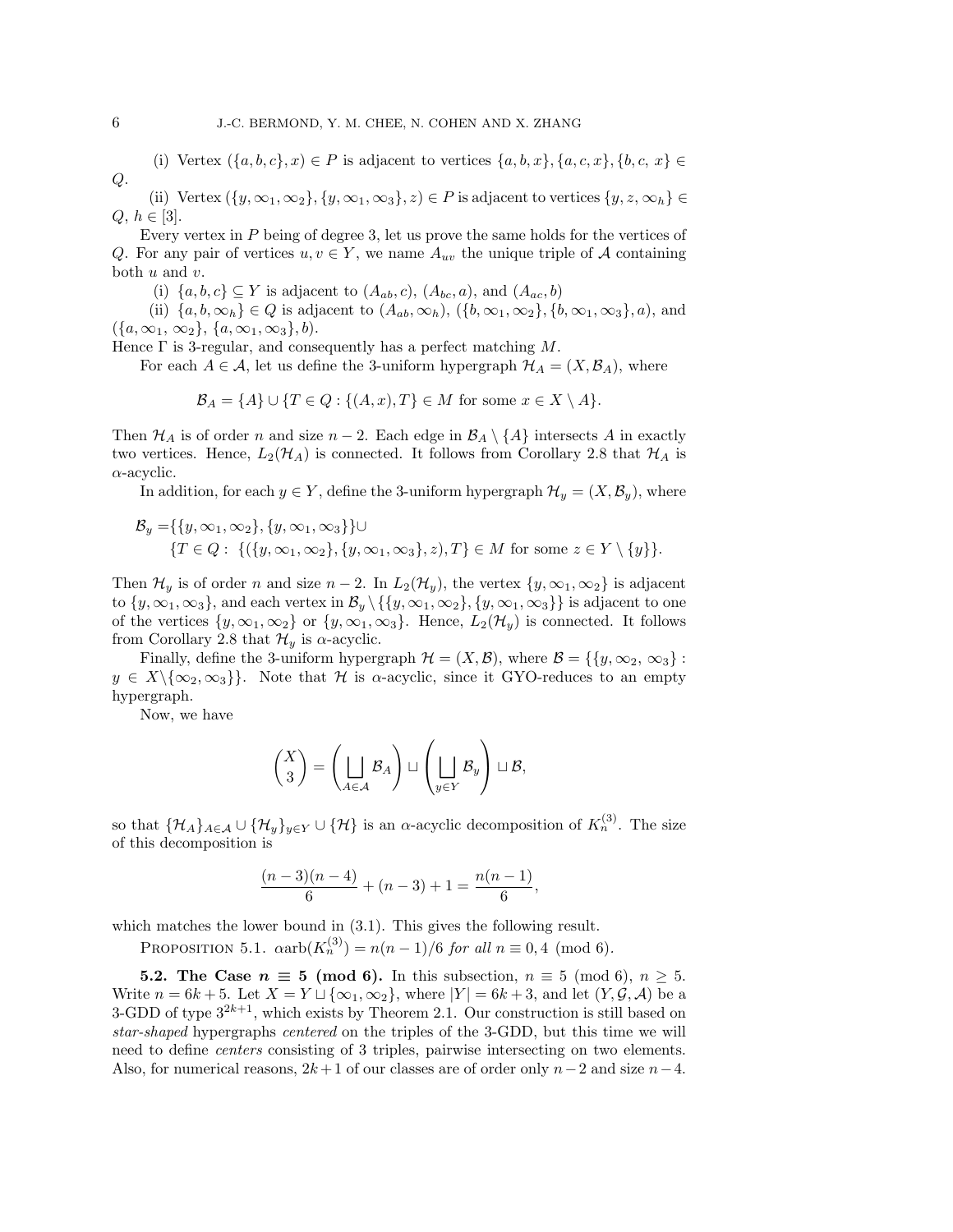Suppose  $\mathcal{G} = \{G_1, \ldots, G_{2k+1}\}\$ , where  $G_i = \{g_{i,1}, g_{i,2}, g_{i,3}\}\$ ,  $i \in [2k+1]$ . To keep our expressions succinct, we let

$$
T_{i,j,j'}^h = \{g_{i,j}, g_{i,j'}, \infty_h\}
$$

for  $i \in [2k+1], 1 \le j < j' \le 3$  and  $h \in [2]$  and

$$
G_{i,j} = \{g_{i,j}, \infty_1, \infty_2\}
$$

for  $i \in [2k + 1]$  and  $j \in [3]$ .

Define the bipartite graph  $\Gamma$  with bipartition  $V(\Gamma) = P \sqcup Q$ , where

$$
P = \left(\bigcup_{A \in \mathcal{A}} \{(A, x) : x \in X \setminus A\}\right) \cup \left(\bigcup_{G \in \mathcal{G}} \{(G, x) : x \in Y \setminus G\}\right) \cup \left(\bigcup_{i=1}^{2k+1} \{(T_{i,1,2}^1, T_{i,1,3}^1, G_{i,1}, x) : x \in Y \setminus G_i\}\right) \cup \left(\bigcup_{i=1}^{2k+1} \{(T_{i,1,2}^2, T_{i,2,3}^2, G_{i,2}, x) : x \in Y \setminus G_i\}\right),
$$
  

$$
Q = \left(\begin{matrix} X \\ 3 \end{matrix}\right) \setminus \left(\mathcal{A} \cup \mathcal{G} \cup \bigcup_{\substack{i,h \\ j < j'}} \{T_{i,j,j'}^h, T_{i,j,j'}^h, T_{i,j,j'}^h\} \cup \bigcup_{i,j} G_{i,j}\right),
$$

with adjacency of vertices in  $\Gamma$  as follows:

(i) Vertex  $(\{a, b, c\}, x) \in P$  is adjacent to vertices  $\{a, b, x\}, \{a, c, x\}, \{b, c, x\} \in$  $Q$ .

(ii) Vertex  $(T_{i,1,2}^1, T_{i,1,3}^1, G_{i,1}, x) \in P$  is adjacent to vertices  $\{g_{i,\ell}, \infty_1, x\} \in Q$ ,  $\ell \in [3]$ .

(iii) Vertex  $(T_{i,1,2}^2, T_{i,2,3}^2, G_{i,2}, x) \in P$  is adjacent to vertices  $\{g_{i,\ell}, \infty_2, x\} \in Q$ ,  $\ell \in [3]$ .

Every vertex in  $P$  being of degree 3, let us prove the same holds for the vertices of Q.  $\forall u, v \in Y$ , we name  $A_{uv}$  the unique triple of  $A \cup G$  containing both u and v.

(i)  $\{a, b, c\} \subseteq Y$  is adjacent to  $(A_{ab}, c)$ ,  $(A_{bc}, a)$ , and  $(A_{ac}, b)$ .

(ii)  $\{a, b, \infty_1\} \in Q$ , where  $a \in G_i$  and  $b \in G_{i'}$  with  $i \neq i'$ , is adjacent to  $(A_{ab}, \infty_1), (T^1_{i,1,2}, T^1_{i,1,2}, G_{i,1}, b) \text{ and } (T^1_{i',1,2}, T^1_{i',1,3}, G_{i',1}, a).$ 

(iii)  $\{a, b, \infty_2\} \in Q$ , where  $a \in G_i$  and  $b \in G_{i'}$  with  $i \neq i'$ , is adjacent to  $(A_{ab}, \infty_2), (T^2_{i,1,2}, T^2_{i,2,3}, G_{i,2}, b)$  and  $(T^2_{i',1,2}, T^2_{i',2,3}, G_{i',2}, a)$ .

Hence  $\Gamma$  is 3-regular, and consequently has a perfect matching M.

For each  $A \in \mathcal{A}$ , let us define the 3-uniform hypergraph  $\mathcal{H}_A = (X, \mathcal{B}_A)$ , where

$$
\mathcal{B}_A = \{A\} \cup \{T \in Q : \{(A, x), T\} \in M \text{ for some } x \in X \setminus A\}.
$$

Then  $\mathcal{H}_A$  is of order n and size  $n-2$ . Each edge in  $\mathcal{B}_A \setminus \{A\}$  intersects A in exactly two vertices. Hence,  $L_2(\mathcal{H}_A)$  is connected. It follows from Corollary 2.8 that  $\mathcal{H}_A$  is  $\alpha$ -acyclic.

In addition, for each  $G \in \mathcal{G}$ , define the 3-uniform hypergraph  $\mathcal{H}_G = (Y, \mathcal{B}_G)$ , where  $\mathcal{B}_G = \{G\} \cup \{T \in Q : \{(G, x), T\} \in M \text{ for some } x \in Y \setminus G\}.$  Then  $\mathcal{H}_G$  is of order  $n-2$  and size  $n-4$ . By the same reason as for  $\mathcal{H}_A$ ,  $\mathcal{H}_G$  is  $\alpha$ -acyclic.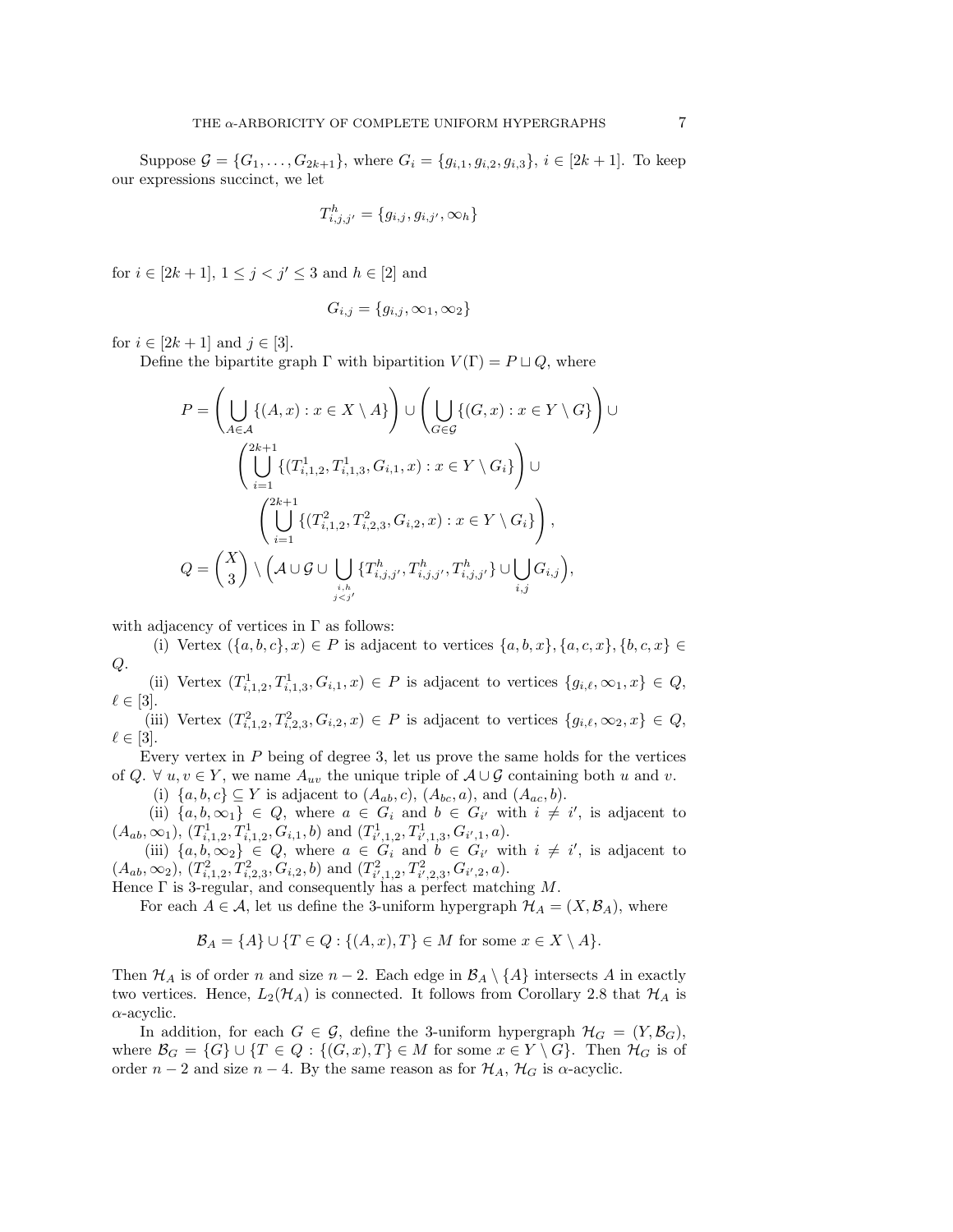Furthermore, for each  $i \in [2k+1]$ , define the 3-uniform hypergraphs  $\mathcal{H}_i = (X, \mathcal{B}_i)$ and  $\mathcal{H}'_i = (X, \mathcal{B}'_i)$ , where

$$
\mathcal{B}_{i} = \{T_{i,1,2}^{1}, T_{i,1,3}^{1}, G_{i,1}\} \cup \{T \in Q : \{(T_{i,1,2}^{1}, T_{i,1,3}^{1}, G_{i,1}, x), T\} \in M \text{ for some}
$$
  
\n
$$
x \in Y \setminus G_{i}\},
$$
  
\n
$$
\mathcal{B}'_{i} = \{T_{i,1,2}^{2}, T_{i,2,3}^{2}, G_{i,2}\} \cup \{T \in Q : \{(T_{i,1,2}^{2}, T_{i,2,3}^{2}, G_{i,2}, x), T\} \in M \text{ for some}
$$
  
\n
$$
x \in Y \setminus G_{i}\}.
$$

Then  $\mathcal{H}_i$  and  $\mathcal{H}'_i$  are each of order n and size  $n-2$ . In  $L_2(\mathcal{H}_i)$  (respectively,  $L_2(\mathcal{H}'_i)$ ), the vertex  $T_{i,1,2}^1$  (respectively,  $T_{i,1,2}^2$ ) is adjacent to vertices  $T_{i,1,3}^1$  and  $G_{i,1}$ (respectively,  $T_{i,2,3}^2$  and  $G_{i,2}$ ), and each vertex in  $\mathcal{B}_i \setminus \{T_{i,1,2}^1, T_{i,1,3}^1, G_{i,1}\}$  (respectively,  $\mathcal{B}'_i \setminus \{T_{i,1,2}^2, T_{i,2,3}^2, G_{i,2}\}\$  is adjacent to at least one of the vertices  $T_{i,1,2}^1, T_{i,1,3}^1, G_{i,1}\$ (respectively,  $T_{i,1,2}^2, T_{i,2,3}^2, G_{i,2}$ ). Hence  $L_2(\mathcal{H}_i)$  (respectively,  $L_2(\mathcal{H}'_i)$ ) is connected. It follows from Corollary 2.8 that  $\mathcal{H}_i$  (respectively,  $\mathcal{H}'_i$ ) is  $\alpha$ -acyclic.

Finally, define the 3-uniform hypergraph  $\mathcal{H} = (X, \mathcal{B})$ , where

$$
\mathcal{B} = \bigcup_{i=1}^{2k+1} \{T_{i,1,3}^2, T_{i,2,3}^1, G_{i,3}\}.
$$

It is easy to see that  $\mathcal H$  is  $\alpha$ -acyclic.

Now, we have

$$
\begin{pmatrix} X \\ 3 \end{pmatrix} = \left( \bigsqcup_{A \in \mathcal{A}} \mathcal{B}_A \right) \sqcup \left( \bigsqcup_{G \in \mathcal{G}} \mathcal{B}_G \right) \sqcup \left( \bigsqcup_{i=1}^{2k+1} \mathcal{B}_i \right) \sqcup \left( \bigsqcup_{i=1}^{2k+1} \mathcal{B}'_i \right) \sqcup \mathcal{B},
$$

so that  $\{\mathcal{H}_A\}_{A\in\mathcal{A}}\cup\{\mathcal{H}_G\}_{G\in\mathcal{G}}\cup\{H_i\}_{i\in[2k+1]}\cup\{H_i'\}_{i\in[2k+1]}\cup\{\mathcal{H}\}\$ is an  $\alpha$ -acyclic decomposition of  $K_n^{(3)}$ . The size of this decomposition is

$$
3\binom{2k+1}{2} + (2k+1) + (2k+1) + (2k+1) + 1 = 6k^2 + 9k + 4
$$

$$
= \left\lceil \frac{n(n-1)}{6} \right\rceil,
$$

which matches the lower bound in  $(3.1)$ . This gives the following result.

PROPOSITION 5.2.  $\alpha \text{arb}(K_n^{(3)}) = \lceil n(n-1)/6 \rceil$  for all  $n \equiv 5 \pmod{6}$ .

5.3. The Case  $n \equiv 2 \pmod{6}$ . We treat the remaining case of  $n \equiv 2$ (mod 6).

LEMMA 5.3.  $\alpha \text{arb}(K_8^{(3)}) = 10$ .

*Proof.* The lower bound in (3.1) showed that  $\alpha$ arb $(K_8^{(3)}) \ge 10$ . We construct an  $\alpha$  -acyclic decomposition meeting this lower bound.

Consider the  $S(2,3,7)$ ,  $(\mathbb{Z}_7,\mathcal{A})$ , with  $\mathcal{A} = \{\{i,i+1,i+3\} : i \in \mathbb{Z}_7\}$ . Let  $\{\mathcal{H}_A\}_{A \in \mathcal{A}}$ be the  $\alpha$ -acyclic decomposition of  $(\mathbb{Z}_7, {\mathbb{Z}_7 \choose 3})$  produced by the construction of Section 4. We use this to construct an  $\alpha$ -acyclic decomposition of  $K_8^{(3)}$  as follows. Let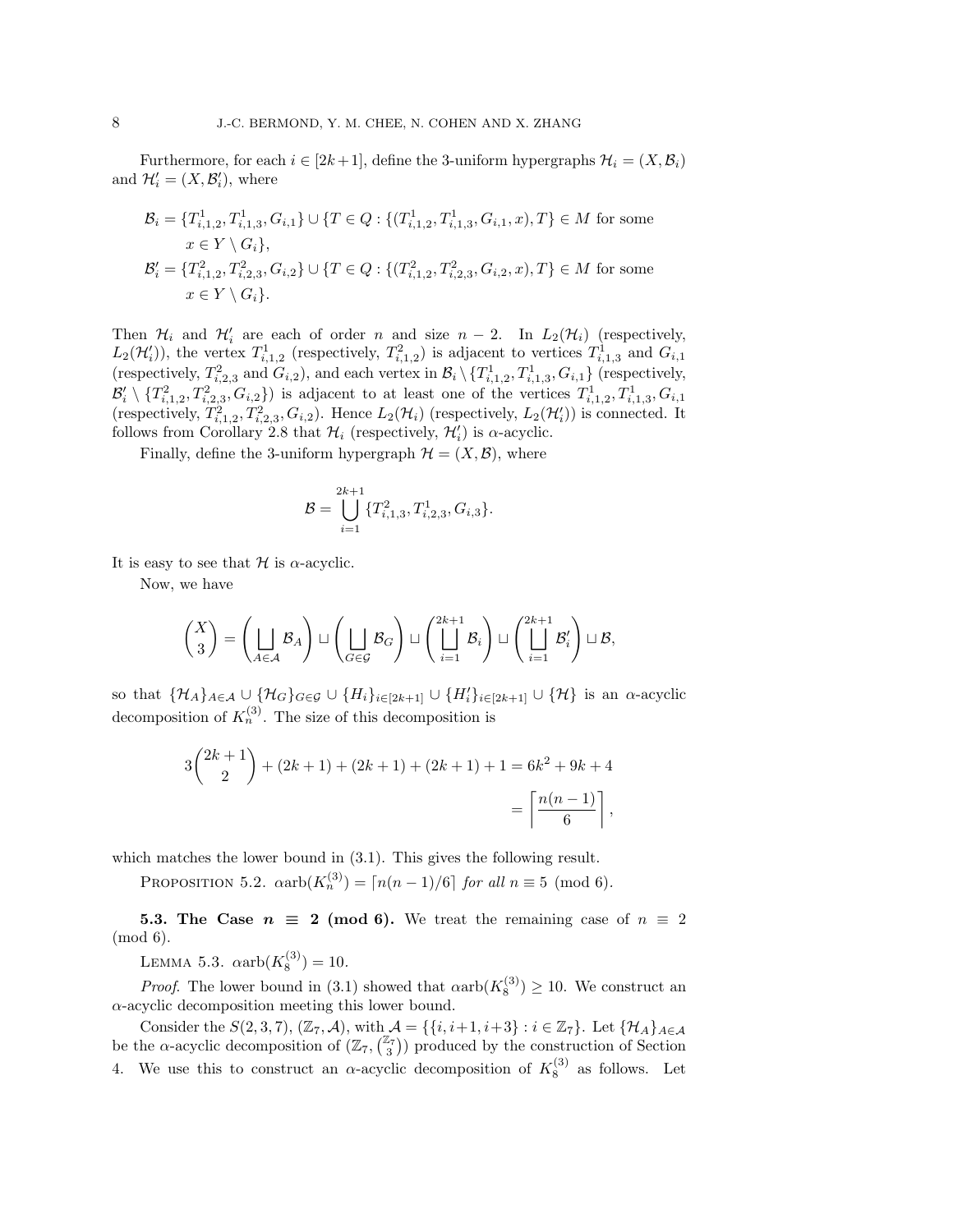$X = \mathbb{Z}_7 \sqcup \{\infty\}$ , and let

$$
\mathcal{B}_1 = \{ \{i, i+1, \infty\} : i \in \mathbb{Z}_7 \setminus \{0\} \},
$$
  
\n
$$
\mathcal{B}_2 = \{ \{i, i+3, \infty\} : i \in \mathbb{Z}_7 \setminus \{1\} \},
$$
  
\n
$$
\mathcal{B}_3 = \{ \{i+1, i+3, \infty\} : i \in \mathbb{Z}_7 \setminus \{2\} \},
$$
  
\n
$$
\mathcal{B}_4 = E(\mathcal{H}_{\{0,1,3\}}) \cup \{ \{0,1, \infty\} \},
$$
  
\n
$$
\mathcal{B}_5 = E(\mathcal{H}_{\{1,2,4\}}) \cup \{ \{1,4, \infty\} \},
$$
  
\n
$$
\mathcal{B}_6 = E(\mathcal{H}_{\{2,3,5\}}) \cup \{ \{3,5, \infty\} \}.
$$

Then  $\{(X,\mathcal{B}_i)\}_{i\in[6]}\cup\{\mathcal{H}_{\{3,4,6\}},\mathcal{H}_{\{0,4,5\}},\mathcal{H}_{\{1,5,6\}},\mathcal{H}_{\{0,2,6\}}\}$  is an  $\alpha$ -acyclic decomposition of  $(X, {X \choose 3})$  of size 10.

Henceforth, in what follows, let  $n \equiv 2 \pmod{6}$ ,  $n \ge 14$ . Write  $n = 6k + 2$ . Let  $X = Y \sqcup {\infty}$ , where  $|Y| = 6k + 1$ , and let  $(Y, \mathcal{G}, \mathcal{A})$  be a 3-GDD of type  $3^{2k}1^1$ , which exists by Theorem 2.1. Here again, we use *star-shaped* hypergraphs *centered* on the triples of  $A$ , but also classes whose *centers* consist of two triples intersecting in 2 elements. They will be completed with a last star-shaped class of order  $2k + 2$  and size  $2k$  (in order to reach the bound).

Suppose  $\mathcal{G} = \{G_1, \ldots, G_{2k}, \{g\}\}\,$ , where  $G_i = \{g_{i,1}, g_{i,2}, g_{i,3}\}, i \in [2k]\,$ . To keep our expressions succinct, we let

$$
G'_{i} = \{g_{i,1}, g_{i,2}, \infty\},
$$
  
\n
$$
G''_{i} = \{g_{i,1}, g_{i,3}, \infty\},
$$
  
\n
$$
G'''_{i} = \{g_{i,2}, g_{i,3}, \infty\},
$$

for  $i \in [2k]$ . Define the bipartite graph  $\Gamma$  with bipartition  $V(\Gamma) = P \sqcup Q$ , where

$$
P = \left(\bigcup_{A \in \mathcal{A}} \{(A, x) : x \in X \setminus A\}\right) \cup \left(\bigcup_{i=1}^{2k} \{(G_i, G_i'', x) : x \in Y \setminus G_i\}\right) \cup \left(\bigcup_{i=1}^{2k} \{(G_i', G_i''', x) : x \in Y \setminus G_i\}\right) \cup \{G_i : i \in [2k]\},\
$$
  

$$
Q = \left(\frac{X}{3}\right) \setminus (\mathcal{A} \cup \mathcal{G} \cup \{G_i', G_i''', G_i''' : i \in [2k]\}),
$$

with adjacency of vertices in  $\Gamma$  as follows:

(i) Vertex  $({a, b, c}, x) \in P$  is adjacent to vertices  ${a, b, x}$ ,  ${a, c, x}$ ,  ${b, c, x}$  $\in Q$ .

(ii) Vertex  $(G_i, G''_i, x) \in P$  is adjacent to vertices  $\{g_{i,1}, g_{i,2}, x\}, \{g_{i,1}, g_{i,3}, x\},\$  ${g_{i,2}, g_{i,3}, x} \in Q$ 

(iii) Vertex  $(G_i', G_i''', x) \in P$  is adjacent to vertices  $\{g_{i,1}, \infty, x\}, \{g_{i,2}, \infty, x\}, \{g_{i,3}, \dots\}$  $\infty, x\} \in Q.$ 

(iv) Vertex  $G_i \in P$  is adjacent to vertices  $\{g_{i,j}, g, \infty\} \in Q, j \in [3]$ .

Every vertex in  $P$  being of degree 3, let us prove the same holds for the vertices of Q.  $\forall u, v \in Y$ , we name  $A_{uv}$  the unique triple of A containing both u and v.

(i)  $\{a, b, c\} \subseteq Y$ , where a, b, and c belong to 3 different groups, is adjacent to  $(A_{ab}, c), (A_{ac}, b), \text{ and } (A_{bc}, a).$ 

(ii)  $\{a, b, c\} \subseteq Y$ , where a and b belong to the same group  $G_i$  and  $c \notin G_i$ , is adjacent to  $(A_{ac},b)$ ,  $(A_{bc},a)$  and  $(G_i, G''_i, c)$ .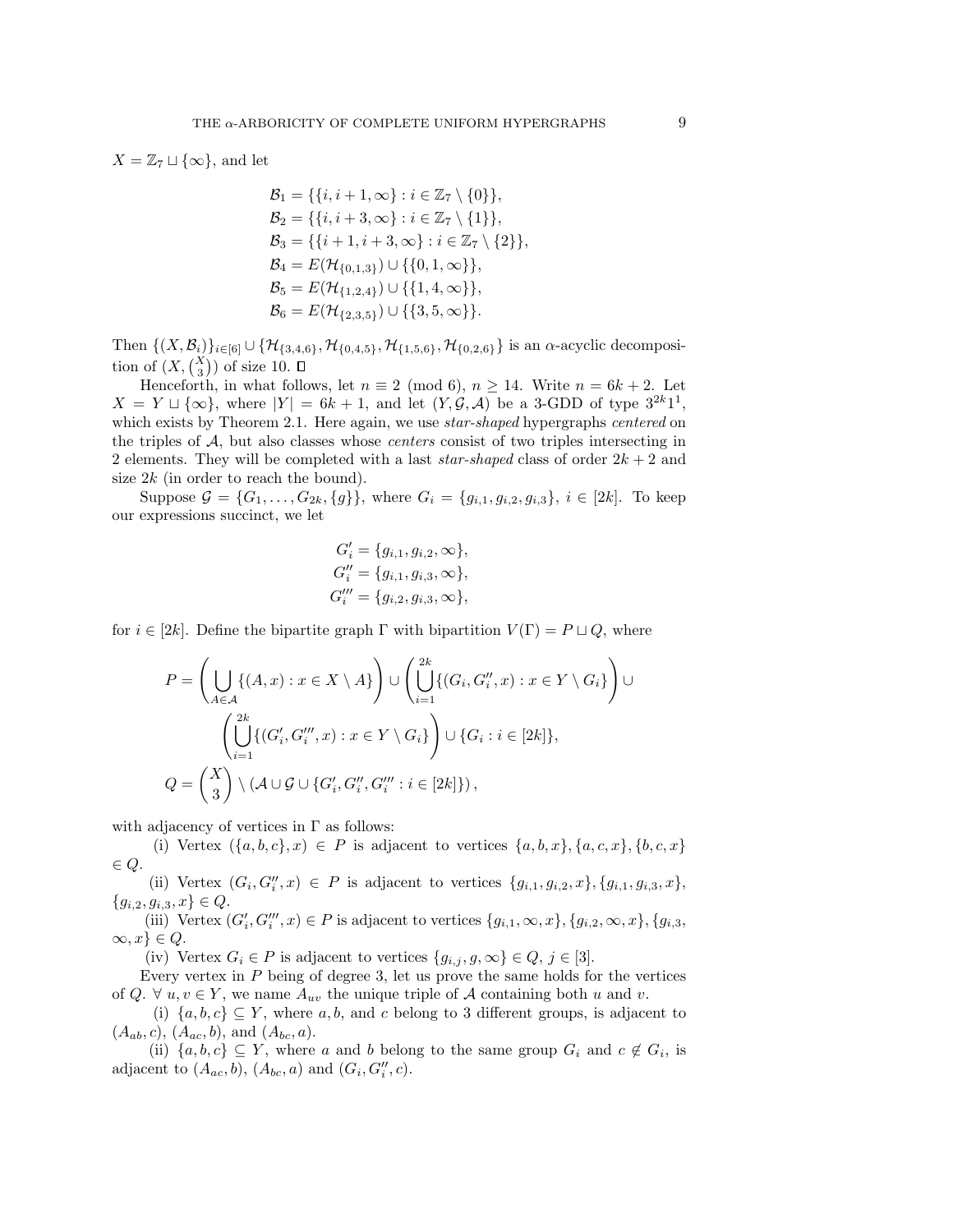(iii)  $\{g_{i,j}, g_{i',j'}, \infty\} \in Q$  (hence  $i \neq i'$ ) is adjacent to  $(A_{g_{i,j}g_{i',j'}}, \infty)$ ,  $(G_i', G_i''',$  $(g_{i',j'})$  and  $(\tilde{G}'_{i'}, \tilde{G}'''_{i'}, g_{i,j}).$ 

(iv)  $\{g_{i,j}, g, \infty\}$  is adjacent to  $(A_{g_{i,j}g}, \infty)$ ,  $G_i$ , and  $(G'_i, G'''_i, g)$ .

Hence  $\Gamma$  is 3-regular, and consequently has a perfect matching M.

For each  $A \in \mathcal{A}$ , let us define the 3-uniform hypergraph  $\mathcal{H}_A = (X, \mathcal{B}_A)$ , where

$$
\mathcal{B}_A = \{A\} \cup \{T \in Q : \{(A, x), T\} \in M \text{ for some } x \in X \setminus A\}.
$$

Then  $\mathcal{H}_A$  is of order n and size  $n-2$ . Each edge in  $\mathcal{B}_A \setminus \{A\}$  intersects A in exactly two vertices. Hence,  $L_2(\mathcal{H}_A)$  is connected. It follows from Corollary 2.8 that  $\mathcal{H}_A$  is  $\alpha$ -acyclic.

In addition, for each  $i \in [2k]$ , define the 3-uniform hypergraphs  $\mathcal{H}_i = (X, \mathcal{B}_i)$  and  $\mathcal{H}'_i = (X, \mathcal{B}'_i)$ , where

$$
\mathcal{B}_i = \{G_i, G_i''\} \cup \{T \in Q : \{(G_i, G_i'', x), T\} \in M \text{ for some } x \in Y \setminus G_i\},\
$$
  

$$
\mathcal{B}'_i = \{G'_i, G''_i\} \cup \{T \in Q : \{(G'_i, G'''_i, x), T\} \in M \text{ for some } x \in Y \setminus G_i\}.
$$

Then  $\mathcal{H}_i$  and  $\mathcal{H}'_i$  are each of order n and size  $n-2$ . By the same reason as for  $\mathcal{H}_A$ ,  $\mathcal{H}_i$  and  $\mathcal{H}'_i$  are  $\alpha$ -acyclic.

Finally, define the 3-uniform hypergraph  $\mathcal{H} = (X, \mathcal{B})$ , where

$$
\mathcal{B} = \bigcup_{i=1}^{2k} \{T \in Q : \{G_i, T\} \in M\}.
$$

It is easy to see that H is  $\alpha$ -acyclic, has order  $2k + 2$  and size  $2k$ .

Now, we have

$$
\begin{pmatrix} X \\ 3 \end{pmatrix} = \left( \bigsqcup_{A \in \mathcal{A}} \mathcal{B}_A \right) \sqcup \left( \bigsqcup_{i=1}^{2k} \mathcal{B}_i \right) \sqcup \left( \bigsqcup_{i=1}^{2k} \mathcal{B}'_i \right) \sqcup \mathcal{B},
$$

so that  $\{\mathcal{H}_A\}_{A\in\mathcal{A}}\cup\{\mathcal{H}_i\}_{i\in[2k]}\cup\{\mathcal{H}_i\}_{i\in[2k]}\cup\{\mathcal{H}\}\$ is an  $\alpha$ -acyclic decomposition of  $K_n^{(3)}$ . The size of this decomposition is

$$
\left(3\binom{2k}{2} + 2k\right) + 2k + 2k + 1 = 6k^2 + 3k + 1
$$

$$
= \left\lceil \frac{n(n-1)}{6} \right\rceil,
$$

which matches the lower bound in (3.1). Together with Lemma 5.3, this gives the following result.

PROPOSITION 5.4.  $\alpha \text{arb}(K_n^{(3)}) = \lceil n(n-1)/6 \rceil$  for all  $n \equiv 2 \pmod{6}$ ,  $n \geq 8$ .

5.4. Summary. Corollary 4.2(i), and Propositions 5.1, 5.2, 5.4, combine to give: THEOREM 5.5.  $\alpha \text{arb}(K_n^{(3)}) = \lceil n(n-1)/6 \rceil$  for all  $n \geq 3$ .

6. Conclusion. The problem of determining the  $\alpha$ -arboricity of hypergraphs is a problem motivated by database theory. In this paper, we continue the study of the α-arboricity of complete uniform hypergraphs. We give a general construction based on Steiner systems and determine completely the value of  $\alpha$ arb $(K_n^{(3)})$ . Previously,  $\alpha \text{arb}(K_n^{(k)})$  was only known for  $k = 1, 2, n - 3, n - 2, n - 1, n$ .